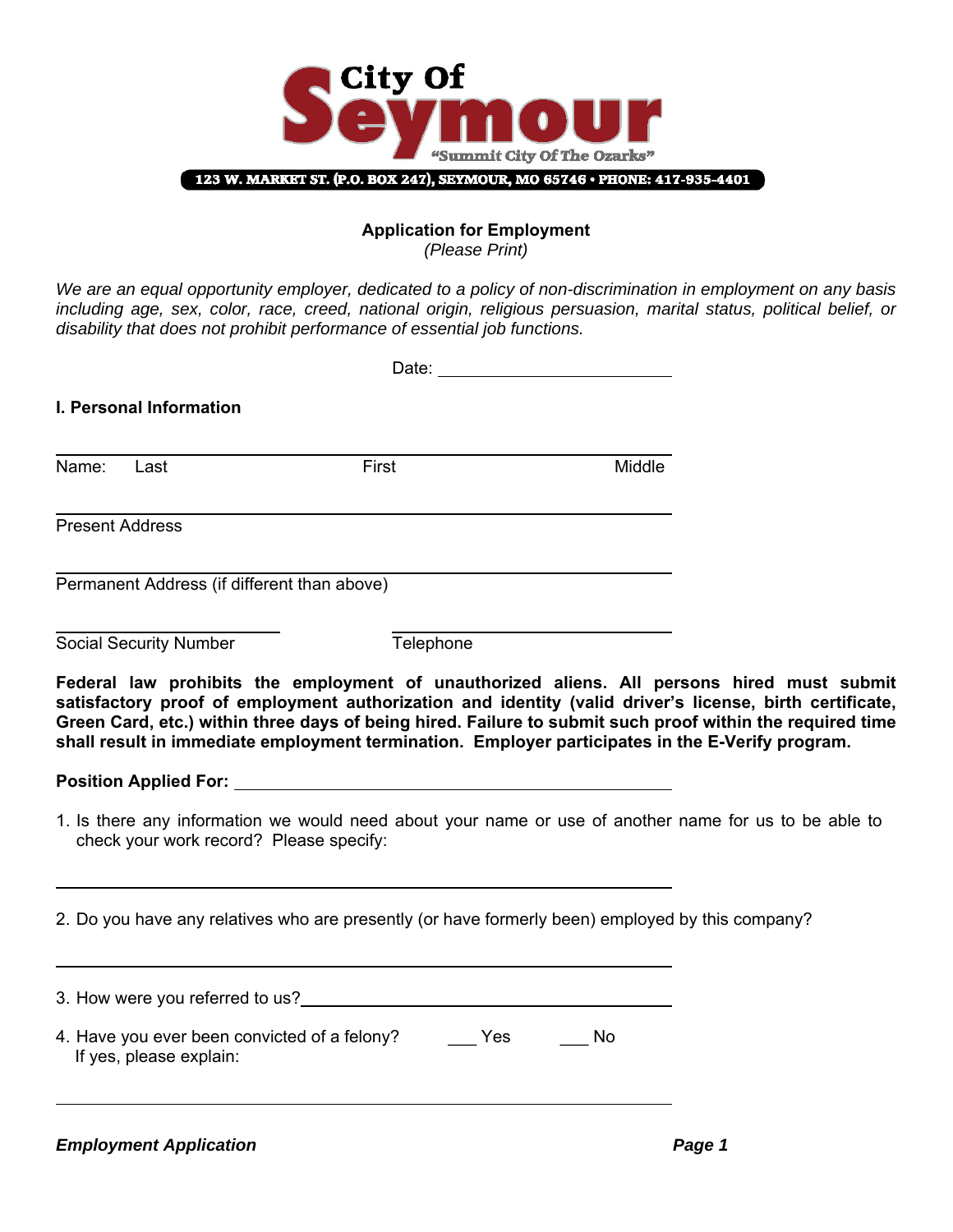# **II. Educational History**

|    |                                                                                                                                                                                                                                | School Name/Location / Years Completed / Degree/Diploma |                            |    |  |
|----|--------------------------------------------------------------------------------------------------------------------------------------------------------------------------------------------------------------------------------|---------------------------------------------------------|----------------------------|----|--|
|    | Elem/Jr. High: William Communication of the Communication of the Communication of the Communication of the Communication of the Communication of the Communication of the Communication of the Communication of the Communicat |                                                         |                            |    |  |
|    |                                                                                                                                                                                                                                |                                                         |                            |    |  |
|    |                                                                                                                                                                                                                                |                                                         |                            |    |  |
|    |                                                                                                                                                                                                                                |                                                         |                            |    |  |
|    |                                                                                                                                                                                                                                |                                                         |                            |    |  |
|    | III. Employment Record (Please include all employment for the last five years.)                                                                                                                                                |                                                         |                            |    |  |
| 1. |                                                                                                                                                                                                                                |                                                         |                            |    |  |
|    | -<br>Company Name (Current or Most Recent Employer)                                                                                                                                                                            |                                                         | <b>Position Held</b>       |    |  |
|    |                                                                                                                                                                                                                                |                                                         | Dates Employed: __________ |    |  |
|    | <b>Address</b>                                                                                                                                                                                                                 |                                                         | From                       | To |  |
|    | Manager / Supervisor                                                                                                                                                                                                           | Telephone                                               | Wage/Salary                |    |  |
|    | Reason For Leaving                                                                                                                                                                                                             |                                                         |                            |    |  |
| 2. |                                                                                                                                                                                                                                |                                                         |                            |    |  |
|    | <b>Company Name</b>                                                                                                                                                                                                            |                                                         | <b>Position Held</b>       |    |  |
|    | <b>Address</b>                                                                                                                                                                                                                 | Dates Employed: _______                                 | From                       | To |  |
|    |                                                                                                                                                                                                                                |                                                         |                            |    |  |
|    | Manager / Supervisor                                                                                                                                                                                                           | Telephone                                               | Wage/Salary                |    |  |
|    | Reason For Leaving                                                                                                                                                                                                             |                                                         |                            |    |  |
| 3. | <b>Company Name</b>                                                                                                                                                                                                            |                                                         | <b>Position Held</b>       |    |  |
|    |                                                                                                                                                                                                                                | Dates Employed:                                         |                            |    |  |
|    | <b>Address</b>                                                                                                                                                                                                                 |                                                         | From                       | To |  |
|    | Manager / Supervisor                                                                                                                                                                                                           | Telephone                                               | Wage/Salary                |    |  |
|    | <b>Reason For Leaving</b>                                                                                                                                                                                                      |                                                         |                            |    |  |

**Employment Application Page 2** *Page 2*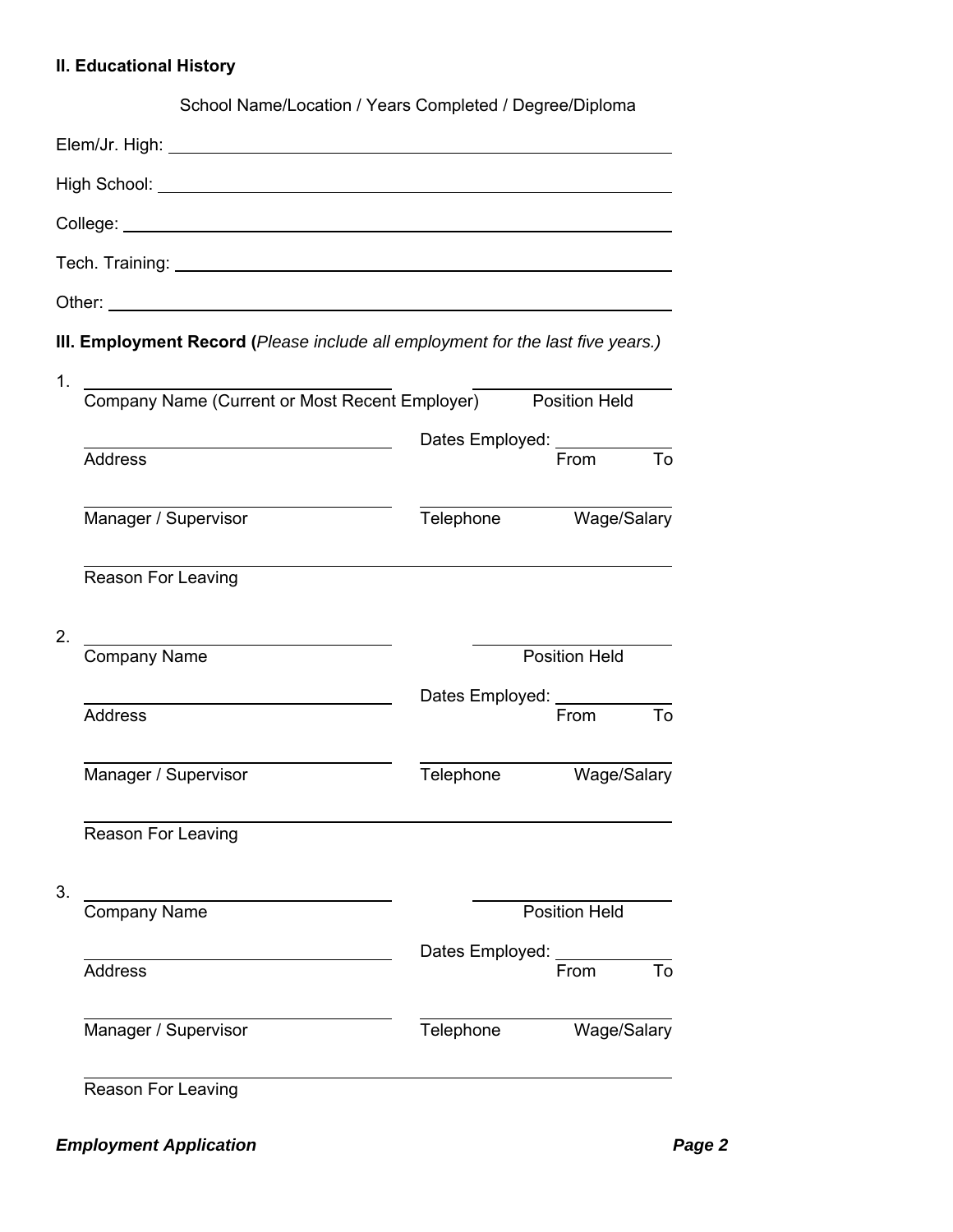**NOTE**: *Use a separate sheet to list additional employers, if necessary. We will contact all of the employers listed on this application unless you specifically exclude them below. Please list any employers you do not want us to contact and your reason for the exclusion:*

| (Employer's Name) | Reason                                                                |
|-------------------|-----------------------------------------------------------------------|
|                   |                                                                       |
|                   | IV. References (Please do not include relatives or former employers.) |
|                   |                                                                       |
| Name              | <b>Years Known</b>                                                    |
| <b>Address</b>    | Telephone                                                             |
| Occupation        |                                                                       |
| Name              | <b>Years Known</b>                                                    |
| <b>Address</b>    | Telephone                                                             |
| Occupation        |                                                                       |
| Name              | Years Known                                                           |
| <b>Address</b>    | Telephone                                                             |
| Occupation        |                                                                       |

1. If your application receives favorable consideration, when will you be available to begin work?

| 2. Do you have any objection to working overtime? | ( ) Yes ( )No      |  |
|---------------------------------------------------|--------------------|--|
| 3. Can you work overtime without prior notice?    | ( ) Yes ( ) No     |  |
| 4. Can you travel if required by this position?   | $( )$ Yes $( )$ No |  |

## **VI. Salary / Hourly Rate Requirements**

If your application receives favorable consideration, what salary/hourly rate would you require?

## **Employment Application** *Page 3*